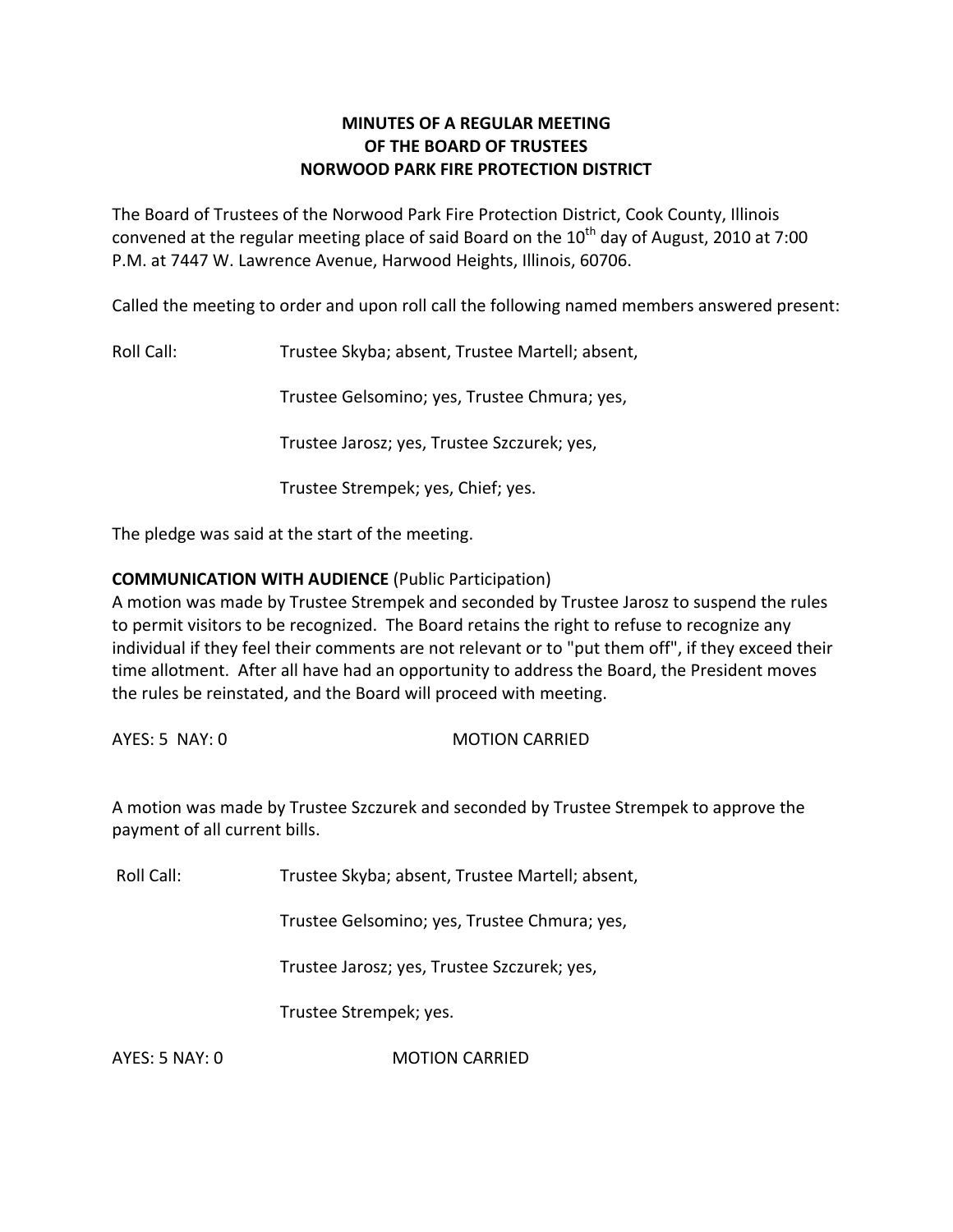A motion was made by Trustee Jarosz and seconded by Trustee Szczurek to approve the minutes of the Regular meeting held on July  $13<sup>th</sup>$ , 2010.

Roll Call: Trustee Skyba; absent, Trustee Martell; absent,

Trustee Gelsomino; yes, Trustee Chmura; yes,

Trustee Jarosz; yes, Trustee Szczurek; yes,

Trustee Strempek; yes.

AYES: 5 NAY: 0 MOTION CARRIED

#### **TREASURER'S REPORT**

Schedule of Assets (Arising from Cash Transactions) July 31, 2010

#### Assets

| Checking and money market accounts (interest rate):      |                    |  |
|----------------------------------------------------------|--------------------|--|
| Plaza Bank checking (0.046%)                             | \$<br>341          |  |
| Plaza Bank money market (0.295%)                         | 202,965            |  |
| Plaza Bank checking- Public Education                    | 573                |  |
| Plaza Bank ambulance billing money market (0.295%)       | 431,187            |  |
| Suburban Bank & Trust                                    | 9,173              |  |
| Total checking and money market accounts                 | 644,424            |  |
| Certificates of deposit (interest rate and maturity):    |                    |  |
| Plaza Bank (1.40%, 03/02/11)                             | 602,099            |  |
| Parkway Bank and Trust (1.35% 05/10/11)                  | 517,749            |  |
| Plaza Bank (1.60% 01/17/11)                              | 120,544            |  |
| Plaza Bank (1.39% 03/18/11)                              | 408,740            |  |
| Plaza Bank (1.340% 06/23/11)                             | 1,262,659          |  |
| Belmont Bank (4.10% 05/21/11)                            | 444,688            |  |
| Parkway Bank and Trust (1.50% 07/07/11)                  | 349,636            |  |
| Total certificates of deposit                            | 3,706,115          |  |
| Total checking, money market and certificates of deposit | <u>\$4,350,539</u> |  |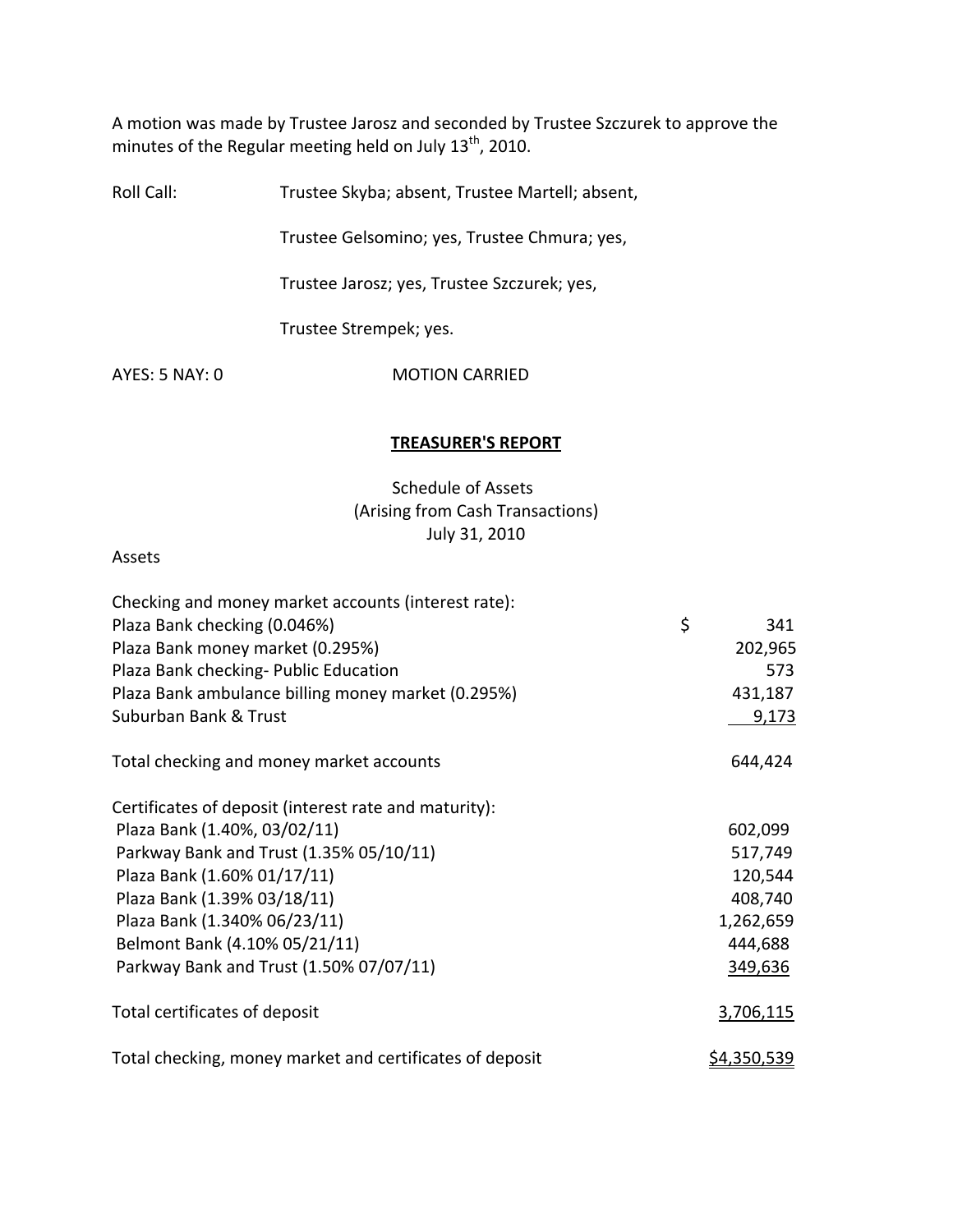Motion by Trustee Strempek, seconded by Trustee Szczurek to approve the Treasurer's report as presented from the Financial Statement for July 2010**.**

| Roll Call:     | Trustee Skyba; absent, Trustee Martell; absent, |
|----------------|-------------------------------------------------|
|                | Trustee Gelsomino; yes, Trustee Chmura; yes,    |
|                | Trustee Jarosz; yes, Trustee Szczurek; yes,     |
|                | Trustee Strempek; yes.                          |
| AYES: 5 NAY: 0 | <b>MOTION CARRIED</b>                           |

# **Chiefs Report:**

All Trustees received a copy of the alarm report.

All Trustees received a copy of the inspection report along with the list of completed inspections for this month.

Lieutenant Johnson is back on days working in the Fire Prevention Bureau. He worked 6 weeks on shift and saved us 9 days of overtime.

Commander Carpino is still on Workman's Compensation and possibly getting ready to have surgery. I will keep everybody updated when something is scheduled.

With the changes to the medical insurance setting everything up with the Flex account has been very challenging. We have had to collect EOBS, set up bank accounts, signatures and getting information from employees, disability people and retired people. This has taken much of our time in the last couple of weeks. I believe everything is set and we are hoping for a smooth transition.

The new ambulance is on the agenda. There is a \$5,089 credit if we pay up front. We would break the \$1,262,659 CD to complete the transaction. We will be drawing off of this CD until the tax money comes in.

A stair chair is on the agenda. This will be for the third ambulance. Every year we get inspected by IDPH and they give us a difficult time because we do not have 3 fully functional ALS units. By purchasing this piece of equipment we will complete 3 fully functional ALS units. Trustee Szczurek asked if we were capable in manning all 3 units at one time, Chief replied that we do. Discussion.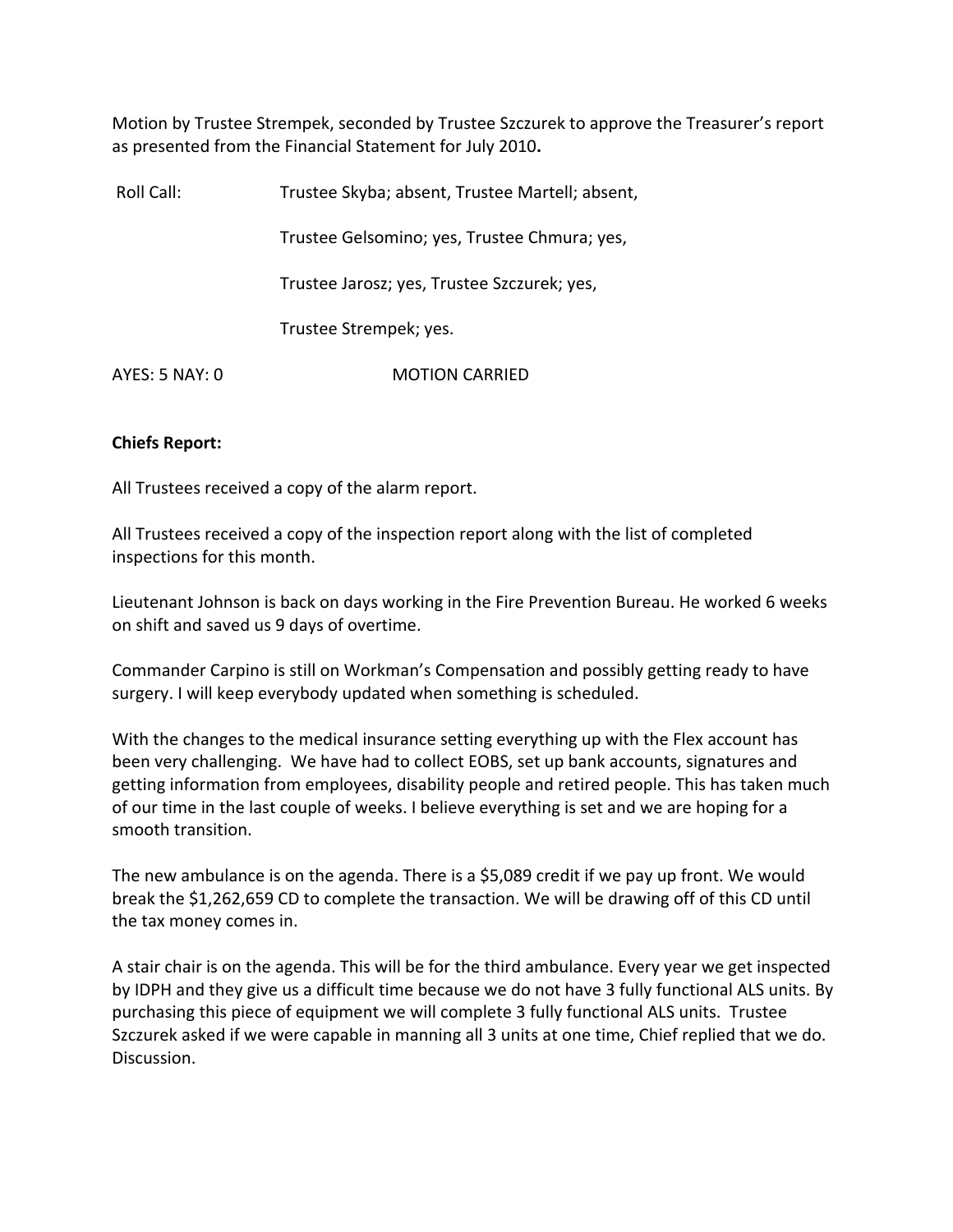Dan Raz our summer intern completes his 400 hours tomorrow; he did a great job and allowed us to be up to date with all files and paperwork. If it is possible I would like to extend his hours so he can work at Christmas break. This will allow us to catch up with all reporting for the next 4 months. Discussion on additional hours, it will be put on the next month agenda for 80 hours.

A motion was made by Trustee Jarosz and seconded by Trustee Gelsomino to accept the Chiefs report as presented for July 2010.

AYES: 5 NAY: 0 MOTION CARRIED

# **Presidents Report:**

Trustee Chmura wanted to thank the Chief, staff and firemen on working out the changes with the insurance. Trustee Szczurek wanted to thank the Finance Committee and the Chief for all the work they did on this. Trustee Chmura stated that this is going to be a yearly issue and that next year they may want to consider making a Medical insurance committee so that all board members have the opportunity to experience this. Discussion.

# **Committee Reports:**

Finance Committee‐Chairman Trustee Chmura stated there is nothing to report but wanted to thank the Chief for all the hard work that he did on putting together the Budget with the changes that had to be made.

Building and Equipment Committee‐ Chairman Trustee Gelsomino stated that the Chief covered it, the ambulance and stair chair on the agenda.

Technology and PR Media Committee‐ Chairman Trustee Strempek stated that he is having a meeting with the Chief next week to meet with a Grant Writer. There was a line item added onto the Budget to cover this.

Policy Committee‐ Chairman Trustee Skyba is absent.

Pension Fund- Trustee Chmura stated they had a very good meeting and a lot of work is being done. Money is being transferred and he feels that there is a very good working relationship with the board and the pension fund.

# **Old Business:**

None.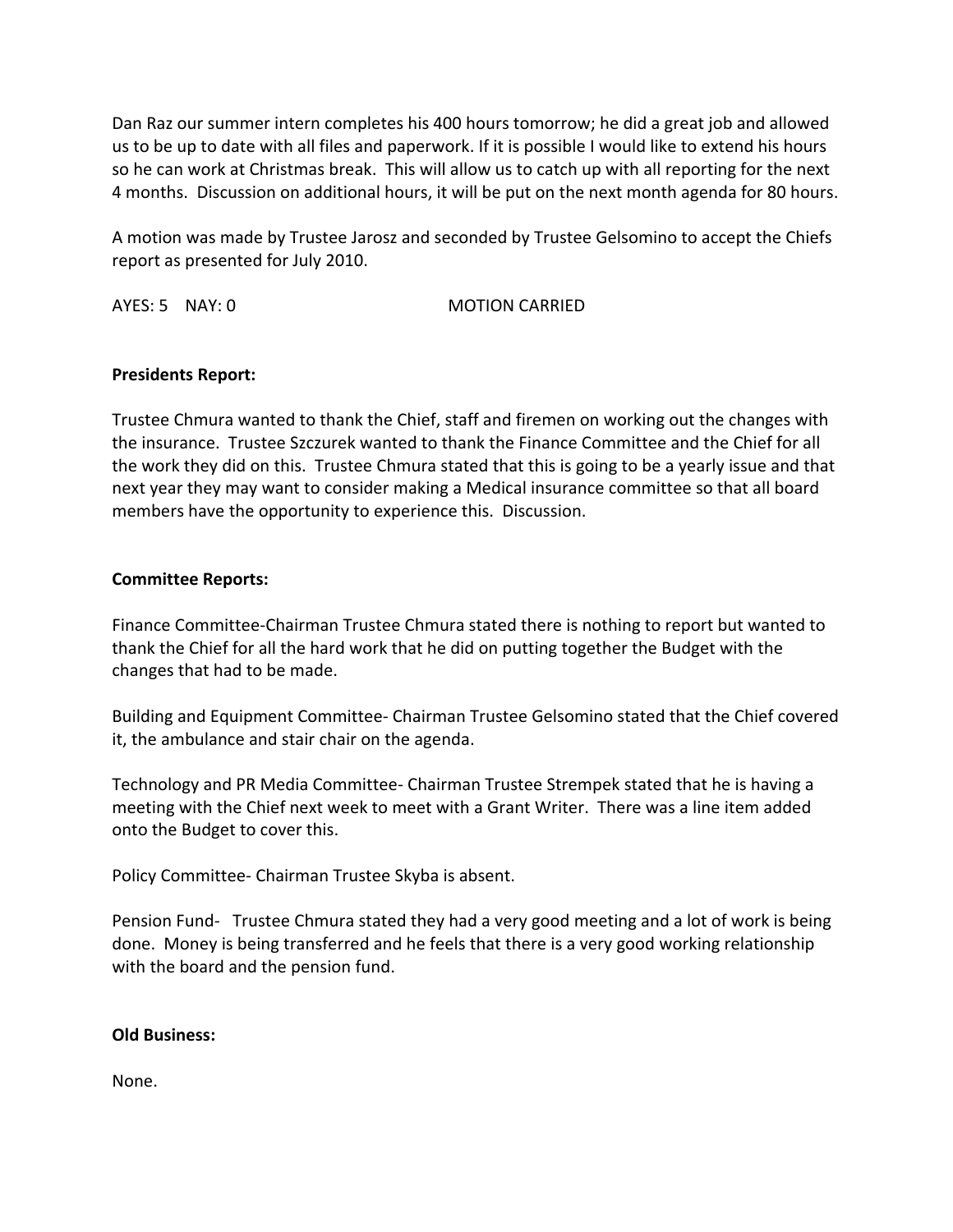### **New Business**:

Motion by Trustee Szczurek and seconded by Trustee Jarosz to adopt and approve Ordinance #10-2, the Norwood Park Fire Protection District Budget and Appropriation for fiscal year 2010-2011.

| Roll Call:     | Trustee Skyba; absent, Trustee Martell; absent, |
|----------------|-------------------------------------------------|
|                | Trustee Gelsomino; yes, Trustee Chmura; yes,    |
|                | Trustee Jarosz; yes, Trustee Szczurek; yes,     |
|                | Trustee Strempek; yes.                          |
| AYES: 5 NAY: 0 | <b>MOTION CARRIED</b>                           |

Motion by Trustee Gelsomino and seconded by Trustee Strempek to purchase a 2010 Ford E450 Medtech PD168 custom ambulance from Foster Coach Sales at a cost of \$146,096.00. The vehicle is priced and built per the most recent Northwest Municipal contract specifications.

Trustee Chmura asked if this included the discount for paying upfront. Chief Stenson stated that there is a performance bond built into the cost.

Roll Call: Trustee Skyba; absent, Trustee Martell; absent,

Trustee Gelsomino; yes, Trustee Chmura; yes,

Trustee Jarosz; yes, Trustee Szczurek; yes,

Trustee Strempek; yes.

AYES: 5 NAY: 0 MOTION CARRIED

Motion by Trustee Gelsomino and seconded by Trustee Jarosz to purchase one (1) EZ Glide stair chair from Ferno at a cost of \$1,895.00 plus shipping.

Roll Call: Trustee Skyba; absent, Trustee Martell; absent,

Trustee Gelsomino; yes, Trustee Chmura; yes,

Trustee Jarosz; yes, Trustee Szczurek; yes,

Trustee Strempek; yes.